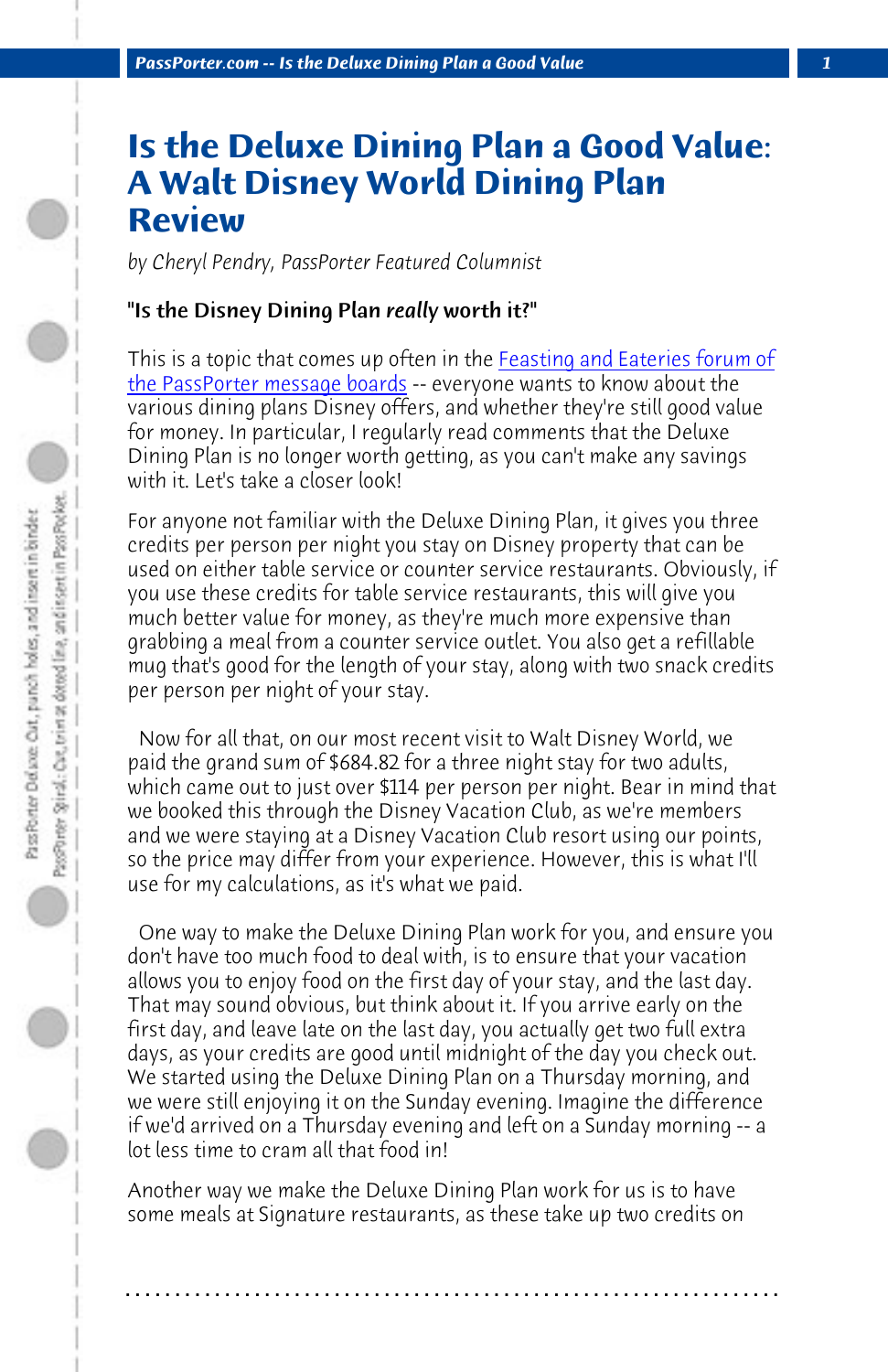the Dining Plan. That allows us to either have a late breakfast or an early lunch, and then use up the day's remaining two credits on a Signature dinner. That works so much better for us, as trust me, we've tried cramming in three table service meals a day, and it wasn't a pleasant experience, as it was far too much food for us. By the time we got to the next meal slot, we really weren't hungry, and we felt we were eating just for the sake of it -- not something I want to go through again.

 Having said all that, how did we use up all our credits on our three night stay? In total, we had nine credits each for counter or table service meals to use up, and we had the following meals at the following values:

 • Dinner at Monsieur Paul's in France, Epcot (Signature restaurant) -- using up 2 credits each for food that would have cost \$193.97 out-of-pocket. I know, it's appallingly high isn't it? We were shocked by how expensive this meal was, if I'm honest.

 • Lunch at Tokyo Dining in Japan, Epcot -- using up credit 3, meal valued at \$95.00.

 • Dinner at Be Our Guest in the Magic Kingdom -- yes, we were lucky enough to snag one of the coveted reservations there for our trip! That used up credit 4, and would have set us back \$108.32.

 • Lunch at the Crystal Palace in the Magic Kingdom -- well, I have to see Eeyore at least once each trip… This used up credit 5, and was one of our cheaper meals, valued at \$53.23.

 • Dinner at the California Grill in the Contemporary Resort (Signature restaurant), which used up credits 6 and 7, and would have cost \$149.57. Yes, I know Monsieur Paul's was more expensive than this. Had someone asked me beforehand, I'd definitely have put the California Grill as more pricey, but apparently not.

 • Breakfast at Akerhaus, using up credit 8, would have been a whopping \$79.98, just for breakfast. I knew this would be good value on the Dining Plan, but I had no idea just how good a value it would prove to be! Admittedly, you do get a photo package included with this, which may help to explain why it costs so much.

 • Dinner at Mama Melrose's used up our final credit 9, and would have cost \$85.00.

 With all of these meal values, they only take into account what's actually covered on the Deluxe Dining Plan, otherwise it wouldn't be a fair comparison. Essentially that's an appetizer, entree, dessert, and regular soft drink each, with regular sales tax included. You still have to pay for any drinks that aren't regular soft drinks, and gratuities.

 Now to round off the price comparison, we need to add in the cost of refillable mugs, which for two for each of us would've been \$35.98. Then there were the snack credits. We got two each per day, so that was 12 in

**. . . . . . . . . . . . . . . . . . . . . . . . . . . . . . . . . . . . . . . . . . . . . . . . . . . . . . . . . . . . . . . . . .**